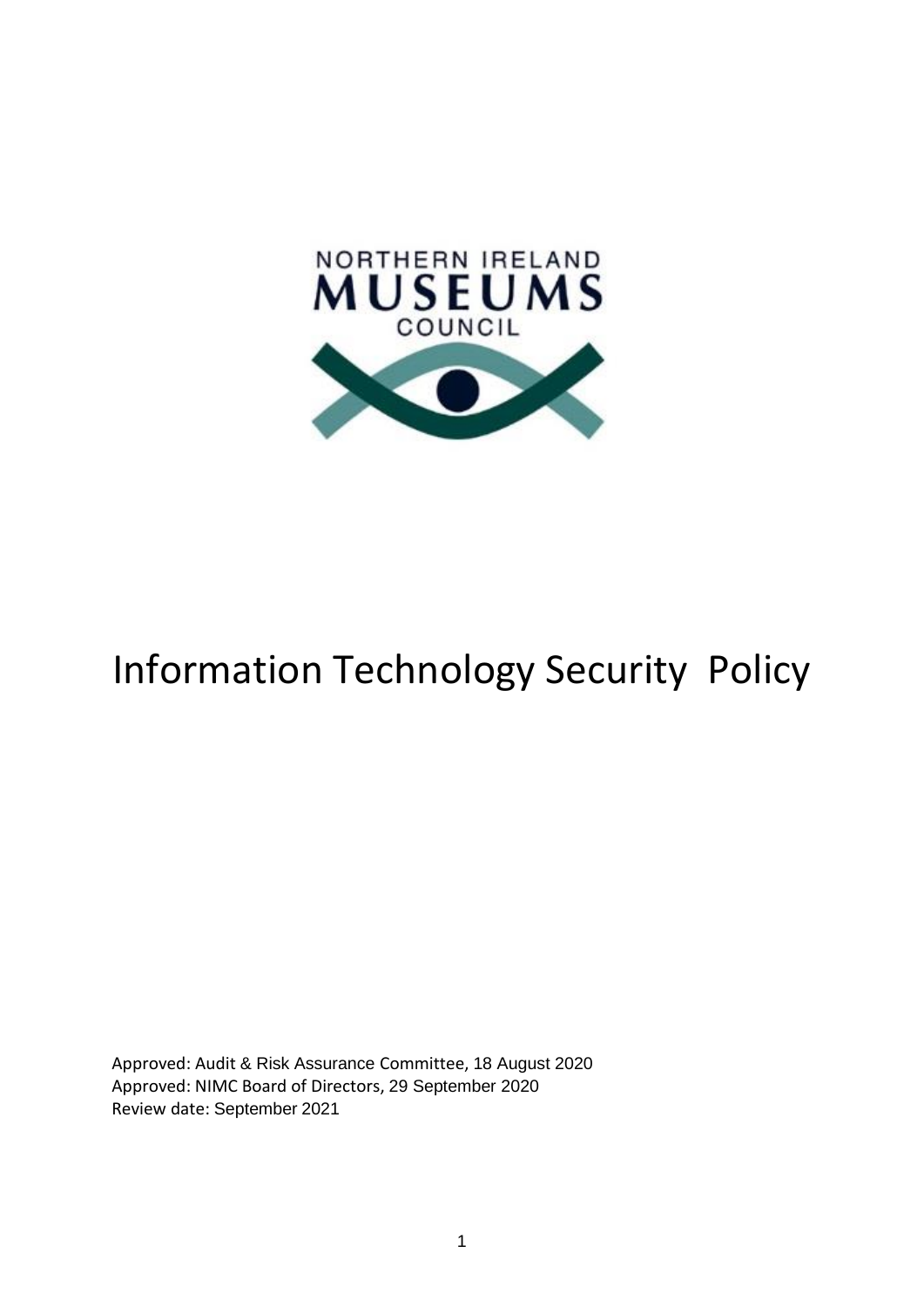| <b>Policy Title</b>               | <b>Information Technology Security Policy</b>     |
|-----------------------------------|---------------------------------------------------|
| <b>Policy Sponsor &amp; Owner</b> | Director                                          |
| <b>Committee</b>                  | Audit & Risk Assurance Committee                  |
| <b>Date Approved</b>              | Audit & Risk Assurance Committee - 18 August 2020 |
|                                   | Board – 29 September 2020                         |
| <b>Review date</b>                | September 2020                                    |
| <b>Related Policies</b>           | Data Protection Policy                            |
|                                   | <b>Raising Concerns Policy</b>                    |
|                                   | Safeguarding Policy                               |
| <b>Related Procedures</b>         | <b>Information Technology Security Procedures</b> |
|                                   | <b>Business Continuity Plan</b>                   |
| <b>Related Guidance</b>           | <b>General Data Protection Regulation 2018</b>    |
|                                   | Freedom of Information Act 2000                   |
|                                   | Data Protection Act 1998                          |
|                                   | Computer Misuse Act 1990                          |
|                                   | <b>Official Secrets Act 1989</b>                  |
|                                   | Copyright, Designs and Patents Act 1988           |
|                                   |                                                   |
|                                   |                                                   |

| <b>Revision Control</b> |                |
|-------------------------|----------------|
| <b>Revision date</b>    | <b>Details</b> |
|                         |                |
|                         |                |
|                         |                |
|                         |                |
|                         |                |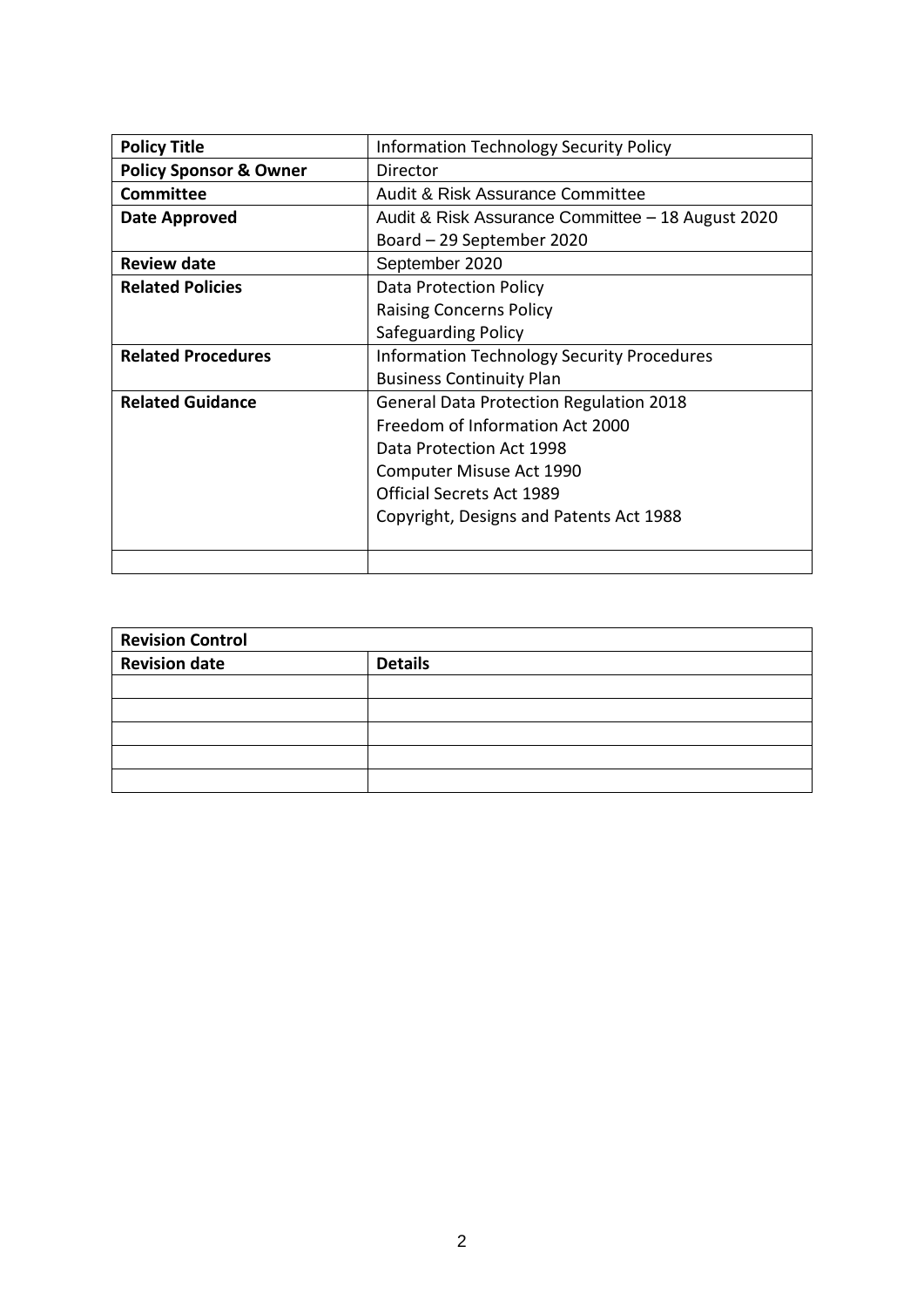# **1. Introduction**

- **1.1** This policy applies to all employees whether full-time or part-time, seconded staff, temporary staff, agency staff, contractors, IT Suppliers, consultants and associates.
- **1.2** The objective of information security is to ensure the business continuity of NIMC and to minimise risk of damage by preventing security incidents and reducing their impact.
- **1.3** This policy aims to provide direction and guidance to users of NIMC information and information systems, and the security controls that are to be implemented and require user compliance.
- **1.4** NIMC is committed to maintaining and improving security within all aspects of NIMC business.
- **1.5** All staff, third parties, contractors and users must abide by the policy.

# **2. Purpose**

- **2.1** The purpose of this policy is to ensure that NIMC's Information Technology (IT) system operates effectively; that it serves operational needs; that it is protected as far as possible from external threats and breaches of security; and, that it is managed in such a manner as to ensure that NIMC is compliant with prevailing legislation, guidelines and regulations, including:
	- General Data Protection Regulation 2018
	- Data Protection Act 1998
	- Computer Misuse Act 1990
	- Freedom of Information Act 2000

## **3. What is Information Security?**

- **3.1** Information is an asset which has a value to the organisation and consequently it needs to be protected.
- **3.2** Information can include details that fall within the definition of 'personal data'.
- **3.3** Information security protects information from a range of threats to safeguard members, customers and staff, ensure business continuity, minimise business damage and maximise operational efficiency.
- **3.4** Information can exist in several forms. It can be printed or written on paper, stored electronically, transmitted by post or using electronic means, shown on films, or spoken in conversation. Regardless of how information is shared or stored, it should always be appropriately protected and is subject to the provisions of this policy.
- **3.5** Information security ensures:
	- *Confidentiality* information is restricted to authorised users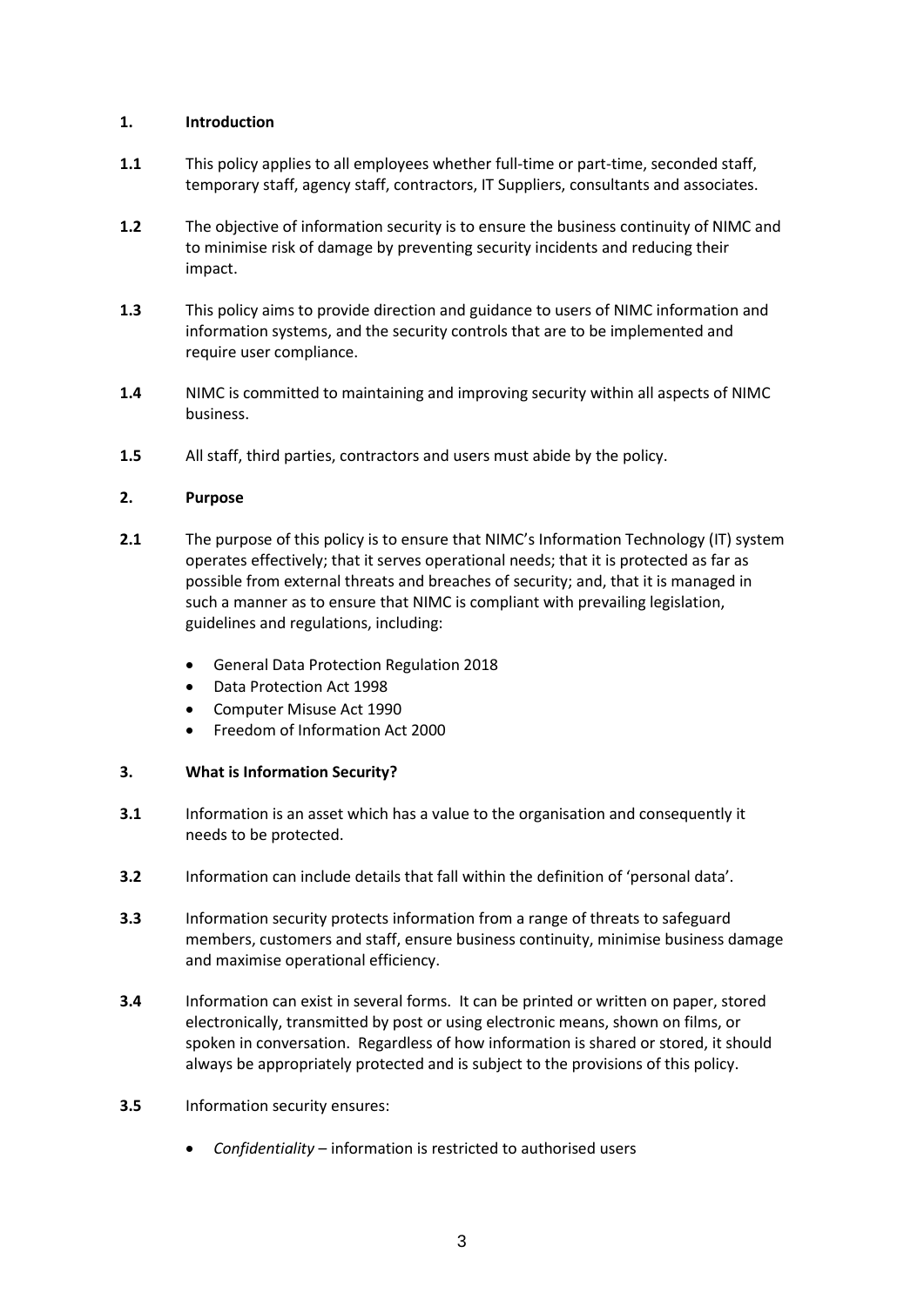- *Integrity* information held is accurate and can only be altered by authorised users
- *Availability* NIMC's systems are available as and when required by authorised users
- **3.6** NIMC staff and their IT Suppliers will take all necessary steps to prevent, detect and recover any loss or incident, whether accidental or malicious, including error, fraud, damage and disruption to, or loss of computing or communications facilities.

## **3. Supply and Service**

**3.1** NIMC maintains an annual contractual agreement for the supply and maintenance of computer equipment and troubleshooting. This contractual agreement sets out the terms and scope of the service provided.

## **4. Protection of Data**

## **4.1 Asset Management**

All hardware owned and used by NIMC is listed on the Asset Register.

Assets are assigned an owner which is also listed on the Asset Register.

The purchase and disposal of hardware will be done in line with Northern Ireland Civil Service Guidelines.

The IT Support Provider with NIMC will produce an annual verification report listing equipment, warranty arrangements, equipment end of life position and licensing and registration requirements.

## **4.2 Physical Security**

All assets will be protected physically against misuse.

All business equipment, including the server, telephone and broadband connections, sited outside of the main NIMC Office will be sited in a secure area which is not accessible the general public and accessed by authorised personnel only.

All equipment will be protected against all forms of malware and virus by appropriate means as agreed between the Director and IT Support Service.

No computer equipment is to be removed from the NIMC offices without the approval of the Director, except for portable equipment which is the responsibility of each allocated individual user. All portable equipment when not in use must be kept securely within the NIMC offices. Security of equipment is the responsibility of NIMC and its staff.

Staff must not introduce any personal or unauthorised software onto the NIMC systems, including the server, personal computers, Ipads or laptops. The deliberate introduction of malicious software onto a system is a criminal offence under the Computer Misuse Act 1990.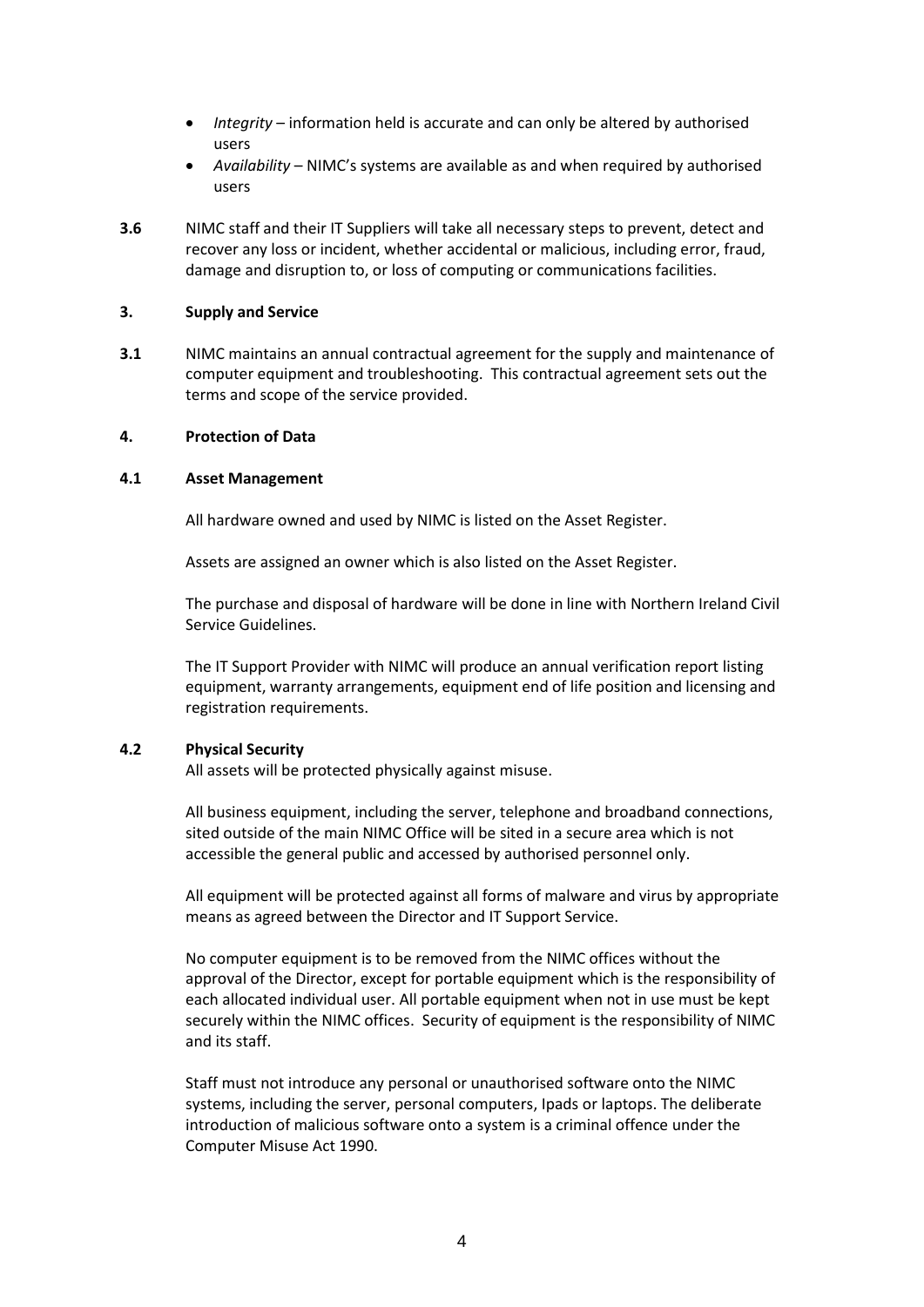Only NIMC's IT Support Provider may upload new or upgraded software, as this will ensure consistency within the system, ensure NIMC's compliance with associated legal requirements, and avoid the inadvertent introduction of any contamination or virus.

Staff must not to enter or adjust any of the programme files on the system but report any suspected software malfunctions to the Business Executive Officer.

## **4.3 Communications and Operations Management**

Daily back-ups of the information are taken with a copy kept in secure off-site storage.

All equipment and the network will be protected against all forms of malware and virus software as appropriate.

Maintenance of the system and information security by the IT Support Provider.

The IT Support Provider will provide a six-monthly security/audit report/Penetration Test on all firewall technology and list any recommendations.

The designated System Administrators are the Director and the IT Support Provider.

## **4.4 Network Security and Access Control**

For all types of access, the principle of least privilege will be applied.

Password Management controls will be in place to ensure that passwords are of a suitable complexity and require changing at 60-day intervals. Sharing of passwords is strictly prohibited. Network controls will be implemented and maintained to ensure the security of NIMC and protect against unauthorised access.

No external or personal computer device should be attached to NIMC's network. Staff are not permitted to access the web using any protocol that may allow internet users access to NIMC's network and information.

Facilities are in place to allow the transfer of information into and out of the NIMC environment by memory stick and other removable media including CDRom, flash drive and memory card. Automatic anti-virus procedures are in place around such transfers.

NIMC information can only be saved onto encrypted devices.

Remote access to NIMC's network will be securely controlled.

## **4.5 Internet Security**

All emails will be filtered to remove undesirable content such as viruses and inappropriate material and content.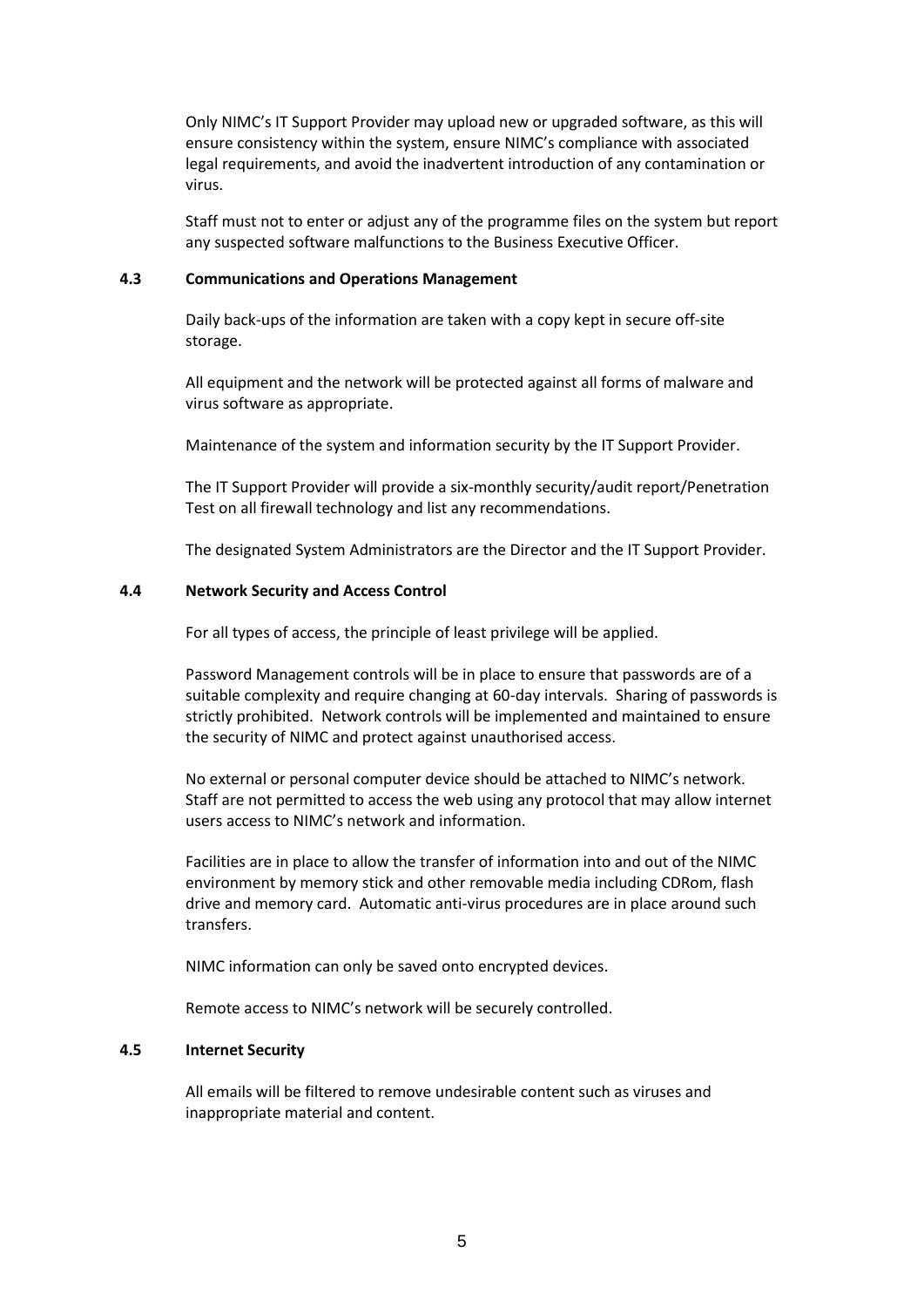## **4.6 Cyber Security Reviews & Departmental Security Health Checks**

NIMC will conduct, where possible, an independent Cyber Security Review every **three** years.

NIMC will participate in the annual Departmental Security Health Checks which should be validated, where possible, by the Audit & Risk Assurance Committee.

## **5. NIMC Staff – Acceptable Use**

#### **5.1 E-mail**

Users where appropriate will be provided with individual email accounts to use for communication with other NIMC staff, NIMC members and other interested parties who have provided consent. E-mail to and from external parties is permitted for any user in carrying out their NIMC duties.

## **5.2 Web browsing**

Users are permitted to browse the internet to research relevant and potentially relevant information sources in carrying out their NIMC duties.

Users must use the service in an acceptable manner to reduce the risks of accessing inappropriate material.

## **5.3 Newsgroups, bulletin board and social media**

Users are permitted to be part of Newsgroups, use bulletin boards and social media that are associated with NIMC business.

Details of what defines **Acceptable Use** is outlined in the Information Technology Security procedures.

**Unacceptable use** of NIMC's Information Technology services including email, internet and social media may lead to disciplinary proceedings. Guidance on Unacceptable Use is outlined in the Information Technology Security procedures.

## **5.4 Personal Use**

Personal use is defined as any use of internet or email facilities that does not stem from a requirement directly relating to the staff member's official duties.

Any access or use which is unrelated to official duties, for example, personal banking, online purchasing, accessing general news and shopping sites, travel information, sending or receiving personal emails, would be classified as personal use.

NIMC permit staff to use official facilities for personal use, **in their own time**, providing that such use does not compromise the security of NIMC information and data. Result in increased costs or delays or have any negative impact on the NIMC network or on the effective discharge of official business.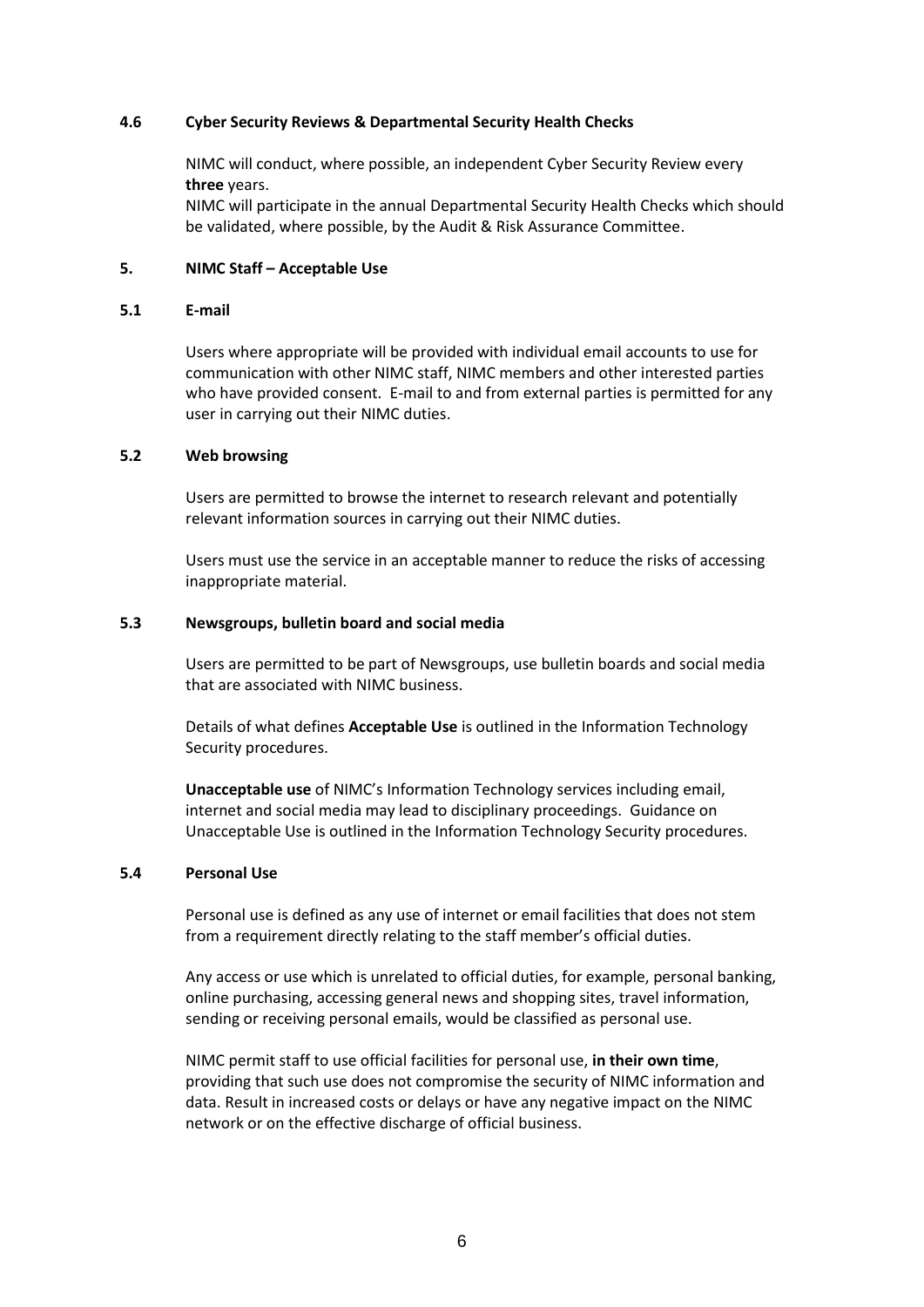**Own time** is when an individual is not on duty, such as before signing in or after signing out, or during lunch or other officially sanctioned breaks.

Users are reminded that all internet and email use is subject to monitoring. Such monitoring does not differentiate between official and personal use.

Use of NIMC facilities for personal use will be deemed as acceptance that usage, and on occasions, content, will be monitored. Users must not make excessive use of NIMC internet and email facilities to the detriment of their official duties.

## **6. Information Security Management**

Security Incident Management reporting procedures are to be documented and communicated to all staff and third parties.

Loss of equipment, including the circumstances, must be immediately reported to the local police and NIMC Director. Loss and misuse of NIMC equipment may lead to disciplinary action.

All Security Incidents must be reported by employees to the Director in line with the Security Incident Reporting Process.

Any Security Incident concerning an individual not adhering to the practices outlined in this policy and associated procedures, the matter can be raised confidentially with the Director, or through the Public Interest Disclosure procedures operated by NIMC.

## **7. Business Continuity Management**

Information technology is essential to the delivery of NIMC's business. Consequently, it is a key component of NIMC's Business Continuity Plan.

The interface between the Business Continuity Plans for NIMC and NMNI is critical. Communication between the two organisations is essential to ensure the seamless delivery of plans and procedures.

## **8. Accountability and Responsibility**

The NIMC Director owns this policy and is responsible for information security within NIMC and is the initial point of contact for all queries regarding information security and the content of this policy.

The Business Executive Officer is responsible for co-ordinating NIMC's computer systems.

All users of and providers of services to NIMC are responsible for ensuring that they are aware of and comply with this policy at all time.

All users are required to agree to a Compliance Statement when accessing the NIMC network.